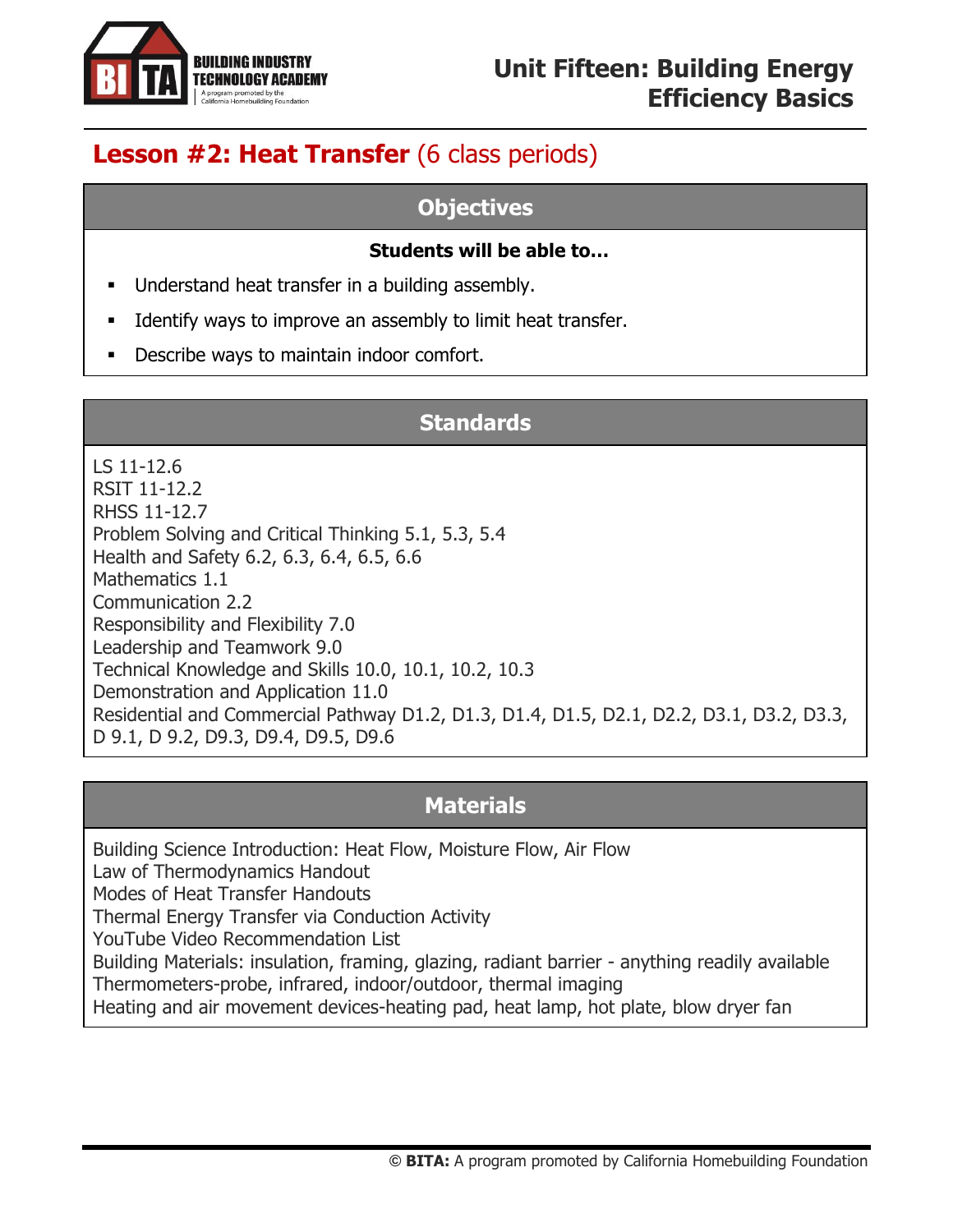## **Lesson Sequence**

- Pass out and review the **Building Science Introduction: Heat Flow, Moisture Flow, Air Flow handout.** Be sure to address the vocabulary words R-value, U-factor, air infiltration, relative humidity. Have students highlight important information.
- **EXECTE:** Review the Law of Thermodynamics Handout. First law-energy cannot be created or destroyed; it can only change from one form to another. Second law- heat always flows from a hot body to a cold one when there is no outside influence.
- **EXECTE:** Review the **Modes of Heat Transfer Handout.** Discuss the difference between conduction, convection, radiation.
- Watch a YouTube video from the **Recommended YouTube Video List.**
- **■** Identify modes of heat transfer in the room/building based on outdoor conditions (example-summer vs. winter)
- **•** Perform R-value to U-factor conversion and discuss when this is applicable and important
- Determine the rate of heat transfer through multiple building materials/assemblies. Which one performs better in limiting heat? (example-fiberglass batt alone, fiberglass batt with air/vapor barrier, rigid insulation, framing members, any sort of metal, liquid, or available building material. Heat one side and measure temperature difference on the other. Blow hot air vs. static heat (from heating pad or heat lamp) to see if any difference.
- **EXECT** Review the **Thermal Energy Transfer via Conduction Activity** and support students as they participate in the activity.

#### **Assessment**

Data gather in groups or individuals Heat Transfer Quiz

## **Accommodations/Modifications**

Check for Understanding One on One Support Peer Support Highlight Important Material Ahead of Time Visuals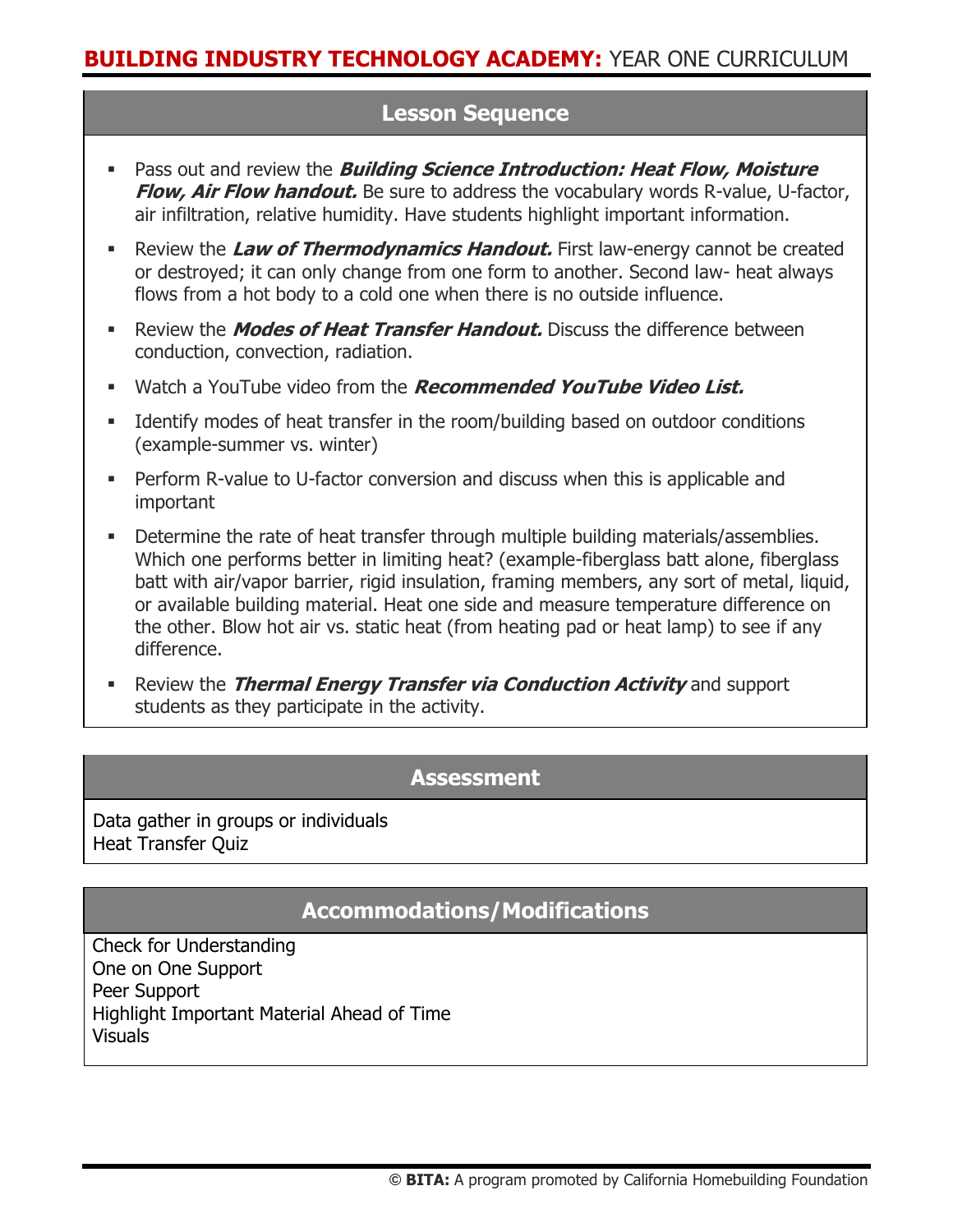## **YouTube Video Recommendation List**

- Heat Transfer, Mike Sammartano- <https://youtu.be/kNZi12OV9Xc>
	- o Has worksheet available
- **EXECT A Home's Air Infiltration and Heat Transfer (Chapter 2), Iowa NSF EPSCoR**<https://youtu.be/cec0T9Ihu2A>
	- $\circ$  5 minutes in length, covers vocabulary and high-level concepts of heat transfer
- **-** Thermal Envelope: Air Leakage, MWAlliance- [https://youtu.be/6oIAy\\_yqrGU](https://youtu.be/6oIAy_yqrGU)
	- o Steve Easley explains basics of air infiltration, including real world examples. The video is a little long but will touch on information used in other courses.
	- o Important to note when Steve mentions "Code" he is NOT referring to California, he's referring to IECC.
	- $\circ$  The "science" portion ends at 03:06. There are a few general examples that follow and may be useful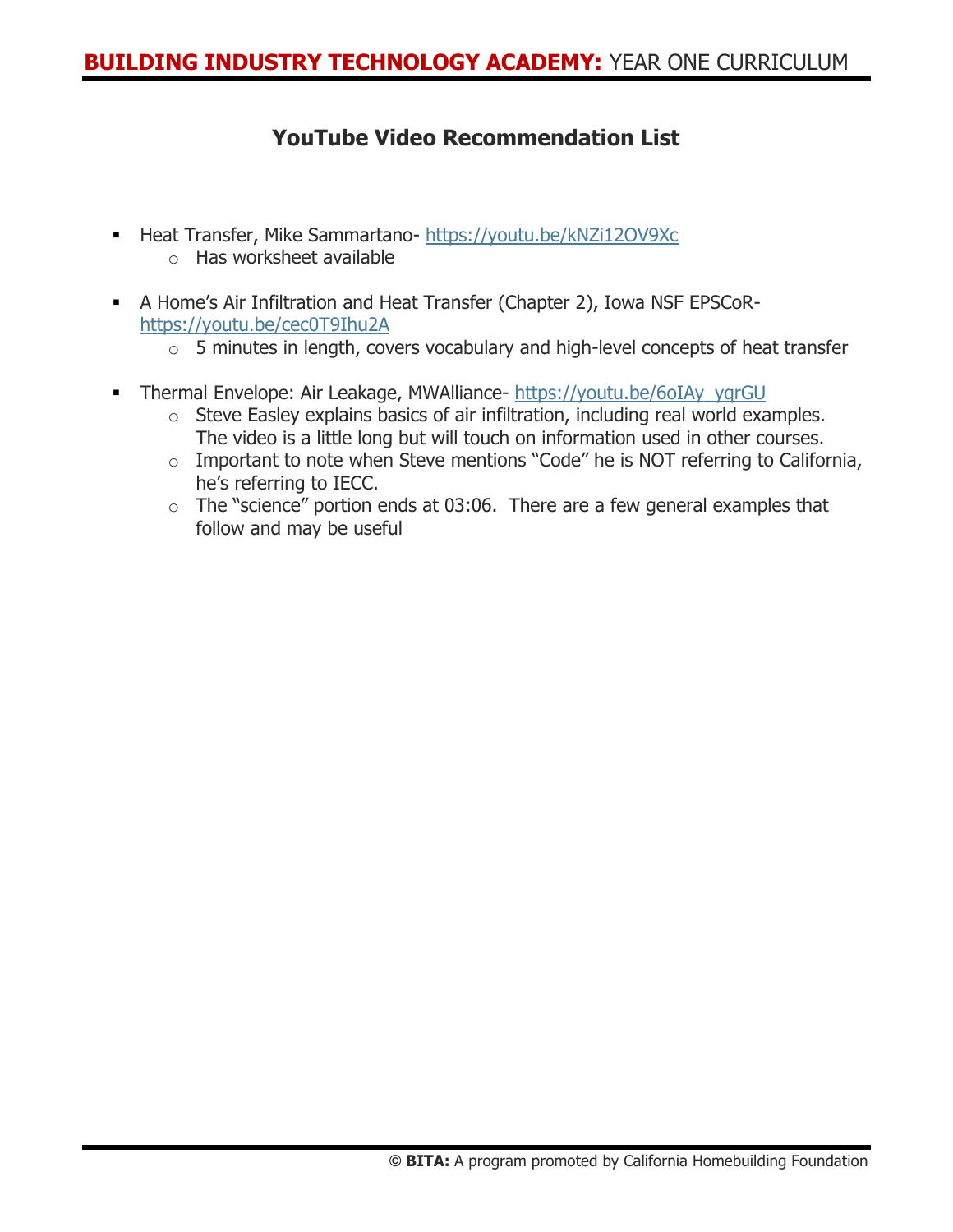# **Heat Transfer Quiz**

- 1. Which of the following must be present for air to travel in and out of buildings? a. A hole
	- b. A difference in pressure
	- c. Both a hole and a difference in pressure
	- d. None of the above
- 2. Which of the following can cause uncontrolled airflow in a building?
	- a. Wind effect
	- b. Stack effect
	- c. Mechanical effect
	- d. All of the above
- 3. Which of the following best describes the term U-factor?
	- a. The ability of a material to resist heat flow
	- b. The rate heat flows through a material or assembly
	- c. The amount of heat given off by one burning match
	- d. The quantity of energy from the sun over a square meter
- 4. Which of the following best describes the term R-value?
	- a. The ability of a material to resist heat flow
	- b. The rate heat flows through a material or assembly
	- c. The amount of heat given off by one burning match
	- d. The quantity of energy from the sun over a square meter
- 5. Which of the following best describes the term BTU?
	- a. The ability of a material to resist heat flow
	- b. The rate heat flows through a material or assembly
	- c. The amount of heat given off by one burning match
	- d. The quantity of energy from the sun over a square meter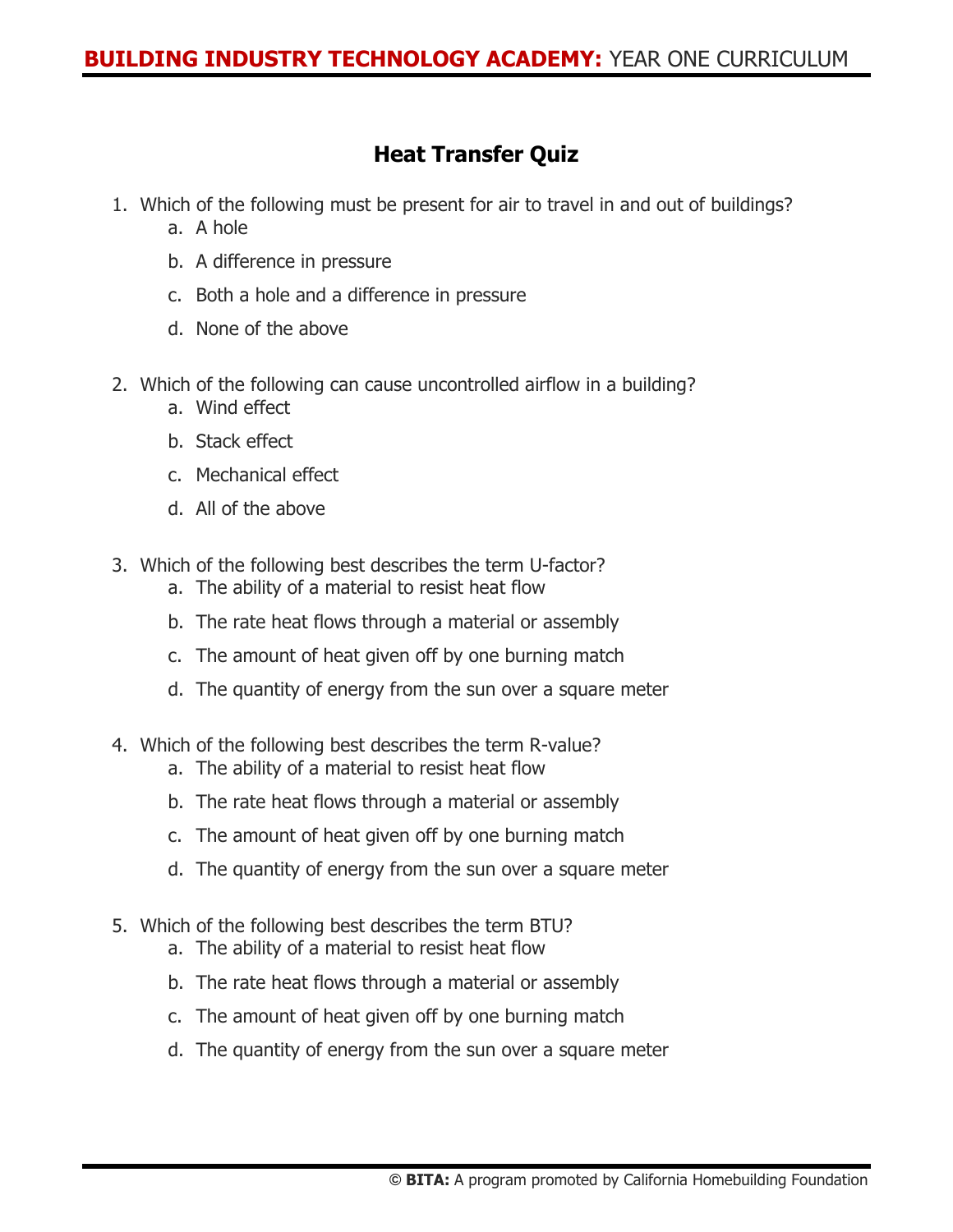## **BUILDING INDUSTRY TECHNOLOGY ACADEMY:** YEAR ONE CURRICULUM

- 6. Which of the following variables are necessary for calculating the rate of heat loss (in BTUs per hour) through a section of the building envelope at any given temperature difference?
	- a. The area of the building envelope
	- b. The temperature difference between the inside and outside
	- c. The combined R-values of the entire assembly
	- d. All of the above
- 7. What type of heat transfer is occurring when heat is moving through a wood stud?
	- a. Conduction
	- b. Convection
	- c. Radiation
	- d. Infiltration
- 8. Insulation material is commonly rated according to which of the following?
	- a. U-factor
	- b. Pascals
	- c. CFM
	- d. R-value
- 9. The major cause of increased heat transfer through wall insulation is caused by which of the following?
	- a. Gaps between the insulation and the air barrier
	- b. Overly compressed insulation
	- c. Misalignment between the insulation and air barrier
	- d. All of the above
- 10.Which of the following effects best describes the ability of water to travel up against the pull of gravity through a porous material?
	- a. Vapor Diffusion
	- b. Capillary action
	- c. Hydraulic pressure
	- d. All of the above